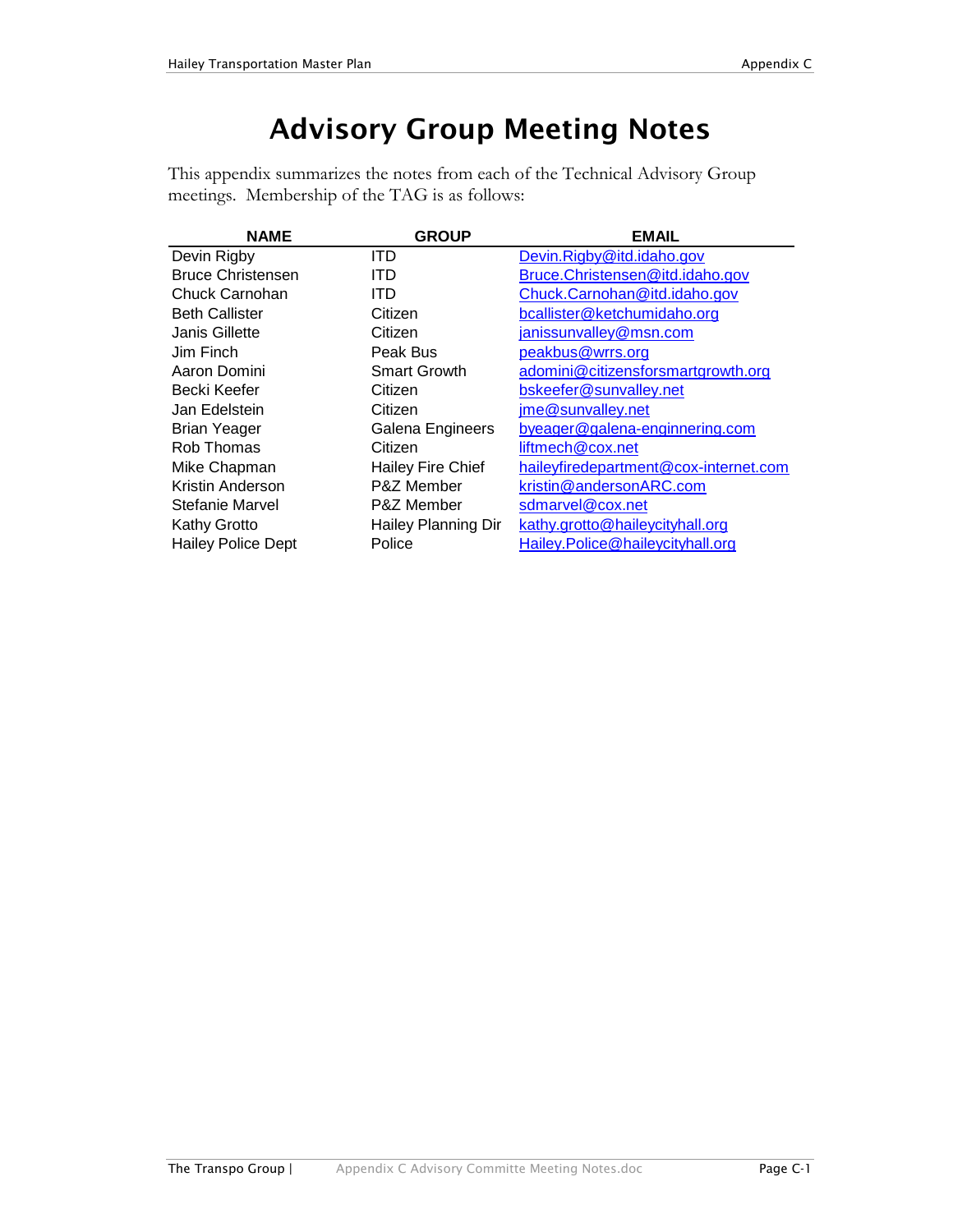

# **City of Hailey**

## Transportation Master Plan **Transportation Advisory Group**

### **Meeting #1 Results**

#### **Thursday, November 3rd, 2005 – 3:00 to 5:00 p.m. Hailey City Hall: City Council Chambers**

#### **Attendance**

- Mayor Susan McBryant
- Tom Hellen, City of Hailey
- Don Keirn, Hailey City Council
- Jim Finch, Peak Bus
- Ray Hyde, City of Hailey
- Dave Stellers, City of Hailey Police Dept.
- Kristin Anderson, P and Z Chair
- Devin Rigby, ITD District 4 Engineer
- Bruce Christiansen, ITD District 4
- Kathy Grotto, City of Hailey Planning Dept.
- Aaron Domini, Citizens for Smart Growth
- Becky Keefer, Hailey Parks and Lands Boards
- Stephanie Marvel, Hailey City P and Z
- Brian Yeager, Galena Engineering
- Beth Callister, City of Ketchum Planner
- Andy Mortensen, The Transpo Group
- Mike Pepper, KMP Planning

#### **1. Planning process overview**

a. Andy presented an overview of the planning process, general outline of the scope of work and schedule.

#### **2. Roles and responsibilities**

a. Mike presented an overview of the roles and responsibilities for the City/Council, TAG, ITD, LHTAC and the General Public - no comments or changes

#### **3. Public Involvement**

a. Mike presented an overview of the public involvement plan highlights - no comments or changes

#### **4. Existing conditions**

a. Andy provided an overview of the existing conditions and highlighted the key issues from the comp plan – see Andy's memo – Nov 2, 2005

#### **5. Plans and policy documents review**

a. Andy noted that local plans, such as the Hailey City Comp Plan were being reviewed. Review of the Comp Plan was completed, with other plans scheduled for review by the next TAG meeting

#### **6. Issues and concerns**

a. Main St. Function: – removal of angle parking and changes in configuration to four lane plus center turn lane – some prefer consideration of returning to 3 lane section – one lane each direction, plus center turn lane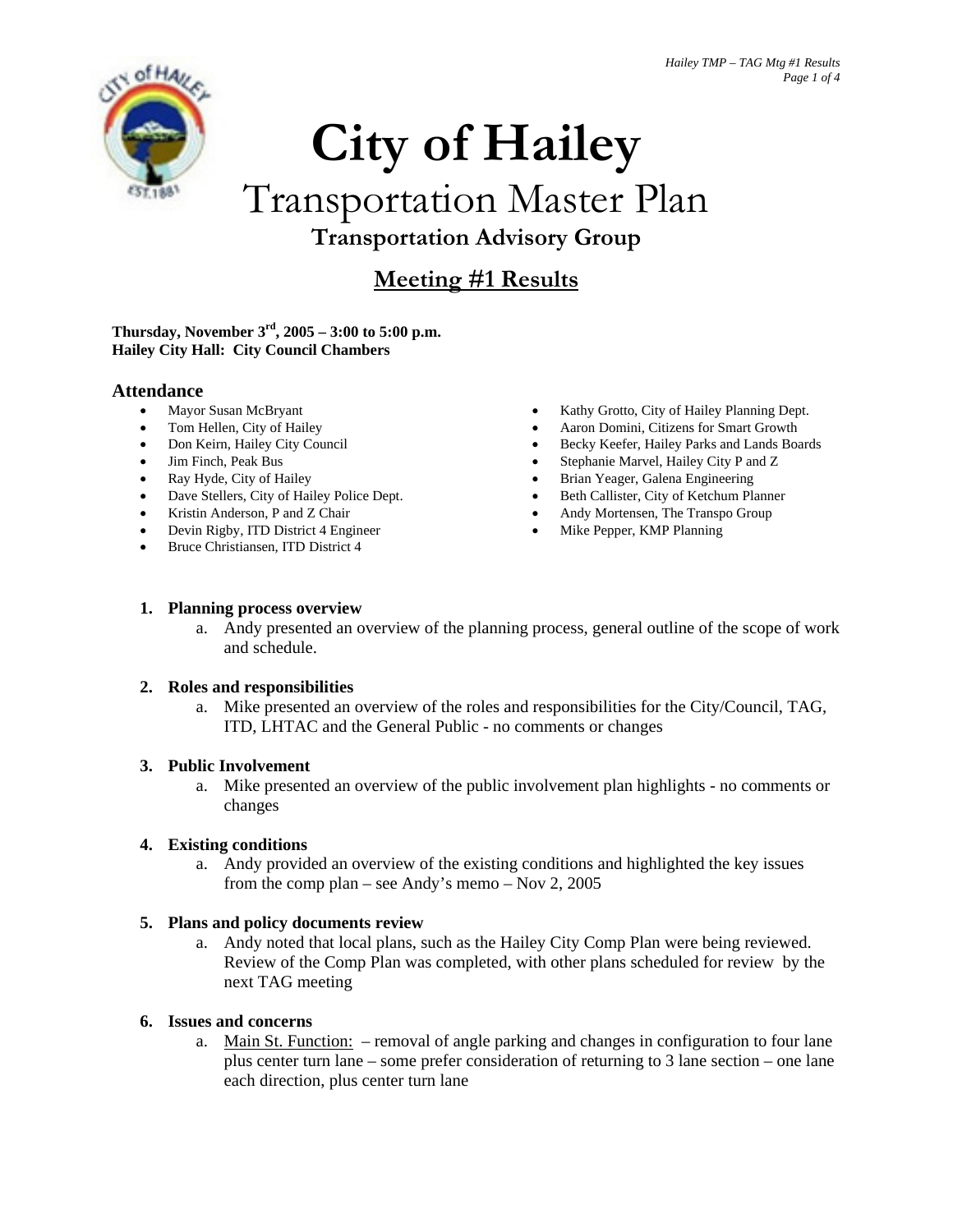- b. One Way Couplet: Consider a one-way couplet on Main / River St. to improve traffic flow and enhance pedestrian safety and mobility
- c. Street Closure: consider closing streets to improve pedestrian access
- d. Traffic Calming Measures: streetscape measures / boulevards w/trees, improved aesthetics, etc. – would require landscaping in the center turn lane area – while retaining the left turn lane and pockets. – developers may be willing to pay
- e. SH 75 EIS: draft due out soon review and comment as per the results of the Hailey TMP
- f. Comments based on Comp Plan memo: critical / key issues
	- 1. Outlying area impacts from new development: be aware of new traffic impacts to existing neighborhoods from development in Croy and Quigley Canyon
		- 1. Quigley development could be 200-300 homes at buildout Quigley canyon is not now in the City – need coordination with larger planning efforts to determine potential infrastructure impacts to the community
		- 2. Consider impacts of additional outside growth on other roadways, such as Broadford Rd., Peregrine Ranch
	- 2. Annexation / impact fees: consider and evaluate impact fees, (i.e. traffic impact fees) from new development to support infrastructure needs caused by new development
		- 1. could also be in the form of developer requirements to support projected facility needs – may not be as dependable or effective as direct impact fees
		- 2. State of Idaho requires a CIP to implement impact fees
		- 3. See "Tishler" (contracted with City) for info on financial analysis for impact fees
	- 3. Long-Term Improvement Identification
		- 1. Traffic Growth Data source: traffic counter on north side of town approx. 3.5% annual growth in traffic volumes – utilize a range from 2.5% to 3.5% growth over the 20 year planning period
		- 2. Potential Development: Reference high and low potential development: use to identify potential needed improvements to meet long-term needs
		- 3. *Local Use* Alternate route to SH 75 / Main St: such as through Old Hailey, causes impacts to neighborhoods; lack of "looking" and awareness of other cars at intersections – need to identify potential route that is supported to an overall "Traffic Management" plan for the community
			- a. Consider Myrtle St. widening to additional lanes for alternate route
			- b. Remember to think "multi-modal" in the final solutions
			- c. Old Hailey has substantial pedestrian use
			- d. Alternate route must include traffic calming measures
			- e. Consider mini roundabouts at residential street intersections
			- f. Lack of connectivity between Woodside and Buttercup with slowed down traffic
		- 4. Healthy Street: is multi modal allows cars, bikes, and peds to safely use – need a network of healthy streets
		- 5. 2 town sections residential (off SH 75) and through the corridor (on SH75)
		- 6. Sense of Place: need to regain Hailey's sense of place, with a real Main St.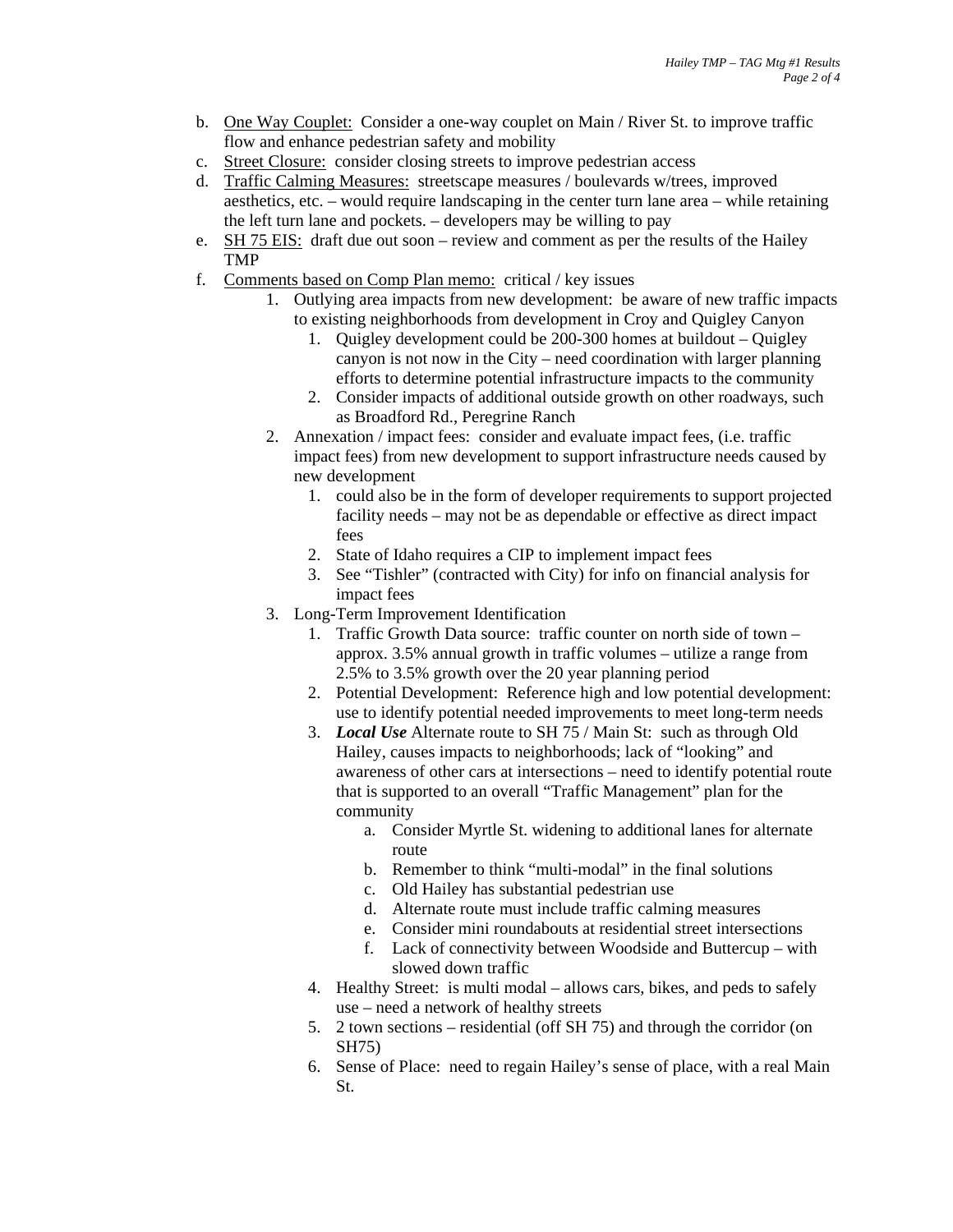- 7. Street Standards: need street standards (cross sections) to support Hailey's goals for multi-modal system function
	- a. May need to split street designations and create other designations for street design – between local and connector and arterial classification – to be adopted in Master Plan
- 8. Parks and Lands and Trails Master Plan: will be referenced and incorporated in development of the Transportation Master Plan
	- a. Continue to support snow removal from pathways to key community facilities such as the Community Campus
	- b. Parks dedication ordinance is enacted: emphasizes park space and
		- i. Park space for every 9 units or funds in lieu of 1. .0277 per residential unit
	- c. What about additional taxes for parks, etc.? probably not now due to growing property tax objections
	- d. Suggest enhanced coordination with Blaine Co. Rec. Dist for additional parks and rec facilities – current philosophy is for the BCRD to provide programs
	- e. Consider ITD funding "safe routes to schools program"
- 4. Blaine Co. Public Transportation Feasibility Study:
	- 1. Designed in part to coordinate with the SH 75 EIS
		- 2. Started the PEAK Bus system
	- 3. Next step is to integrate with KART to create a regional transportation service
	- 4. See Phase Descriptions
		- a. Will likely be implemented incrementally
		- b. Phase I
			- i. PEAK now includes Hailey, Bellevue and Carey
			- ii. Current stops are on SH 75
			- iii. Just beginning to implement additional stops, some off SH 75 – but these come at the loss of other stops – don't have funds to expand the # of stops
			- iv. Integrate other transportation elements such as new sidewalks, connections and routes that will connect with planned bus stop locations – now and future
		- c. Phase II
			- i. A "circulator" service
			- ii. Need to link highway stops to off highway connections
		- d. "Safety in Lieu" fund may increase available funds for transit the Transportation Master Plan will outline improvements that support transit use for funding

#### **7. SH 75 EIS**

- a. Includes reference to need for transit to reduce / mitigate future transportation impacts
- b. Community streetscape / livability issues for review, comment and consideration in SH 75 EIS
	- 1. focus on ped safety issues responsive to recent pedestrian death
	- 2. ITD improvements
		- 1. protected left turns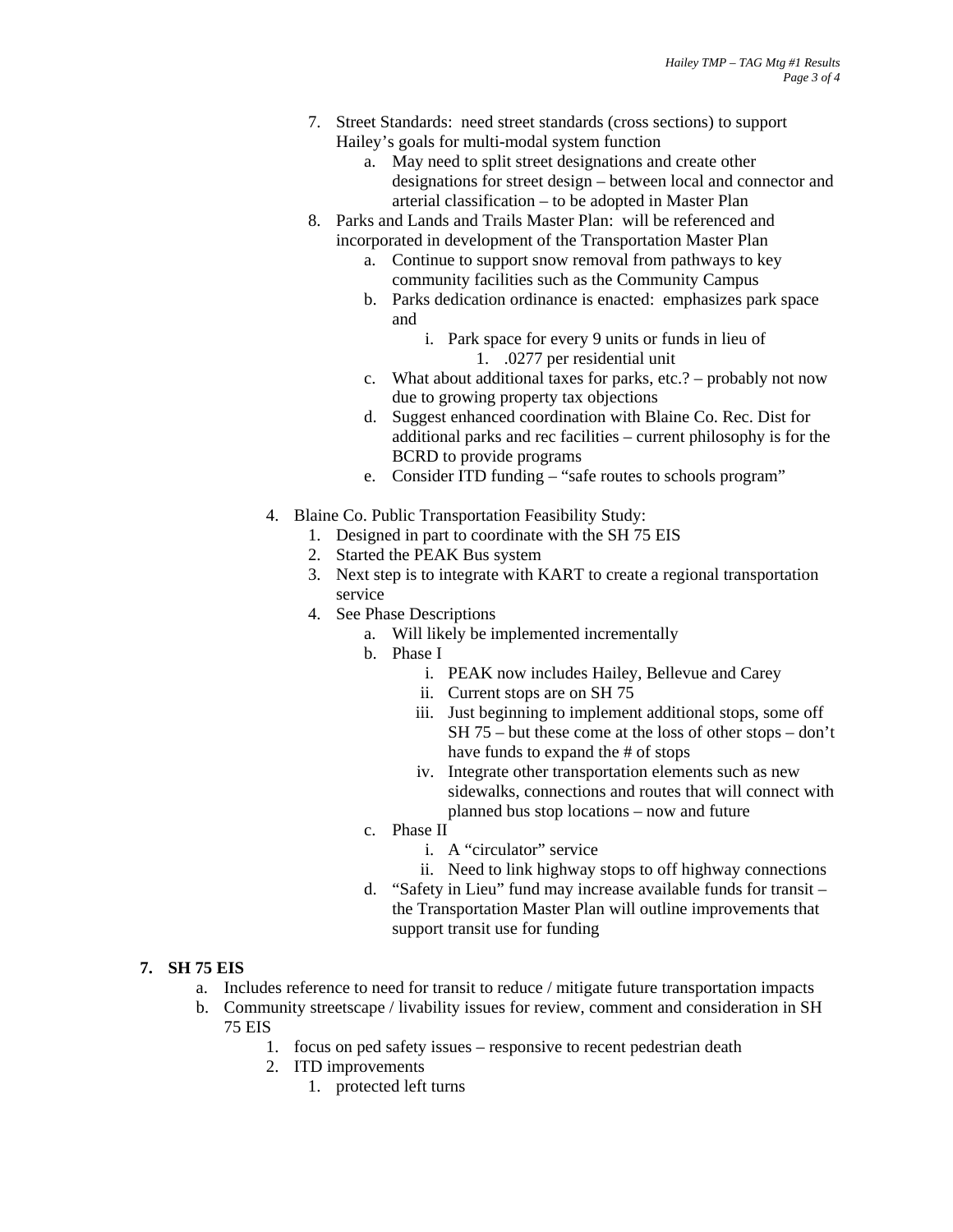- 2. Mark McNeese (ITD Bike / Ped Planner) is an asset for planning of these improvements
- 3. Possible improvements
	- 1. Myrtle St. improvements provide detail to the EIS
		- a. Suggest replacing the single curb ramp with double ramps oriented directly across the street – lines up sidewalks
		- b. Ped ramps should be moved out further or eliminate parking near corners to provide better visibility of peds by motorists
		- c. Side street angle parking encroaches on sidewalks as aligned from corners
		- d. Consider real improvements to SH 75 that creates a different "sense of place"
		- e. Consider streetscape / landscape treatments through town
		- f. May not need continuous left turn lanes, some could be replaced with landscaped medians – to assist in slowing of traffic
		- g. Consider a roundabout or arterial chicane at South end of town, with internal statue – create intimate feel entering and through town
			- i. Cedar / Broadford and SH 75 intersection
			- ii. PB has assesses the possibility of a roundabout
		- h. Consider in-pavement flashers at primary school crossings

#### **8. Be Dramatic with new Alternatives!**

- a. New ideas with a plan, funding, implementation strategy
- b. Consider reducing to a 4 or a 3 lane section see Iowa study will be part of the study
- c. Bruce Christiansen will provide PB's traffic model for roundabout / chicane
- d. Be willing to look at options that require additional right of way

#### **9. Absentee TAG input via E-mail**

…interested in participating as [plans for] Main Street [are developed] and hope that [the Team] will be looking to the work of *Walkable Communities.org* and the *Oregon DOT book "Main Street, When A Highway Runs Through It"* for ways to give drivers on Main Street a greater sense of enclosure which naturally results in slower speeds.

One other point – regarding pedestrian crossing on Main at Bullion - try driving west on Bullion across Main when the sun is setting. It is blinding. I wonder how one deals with that fact of nature?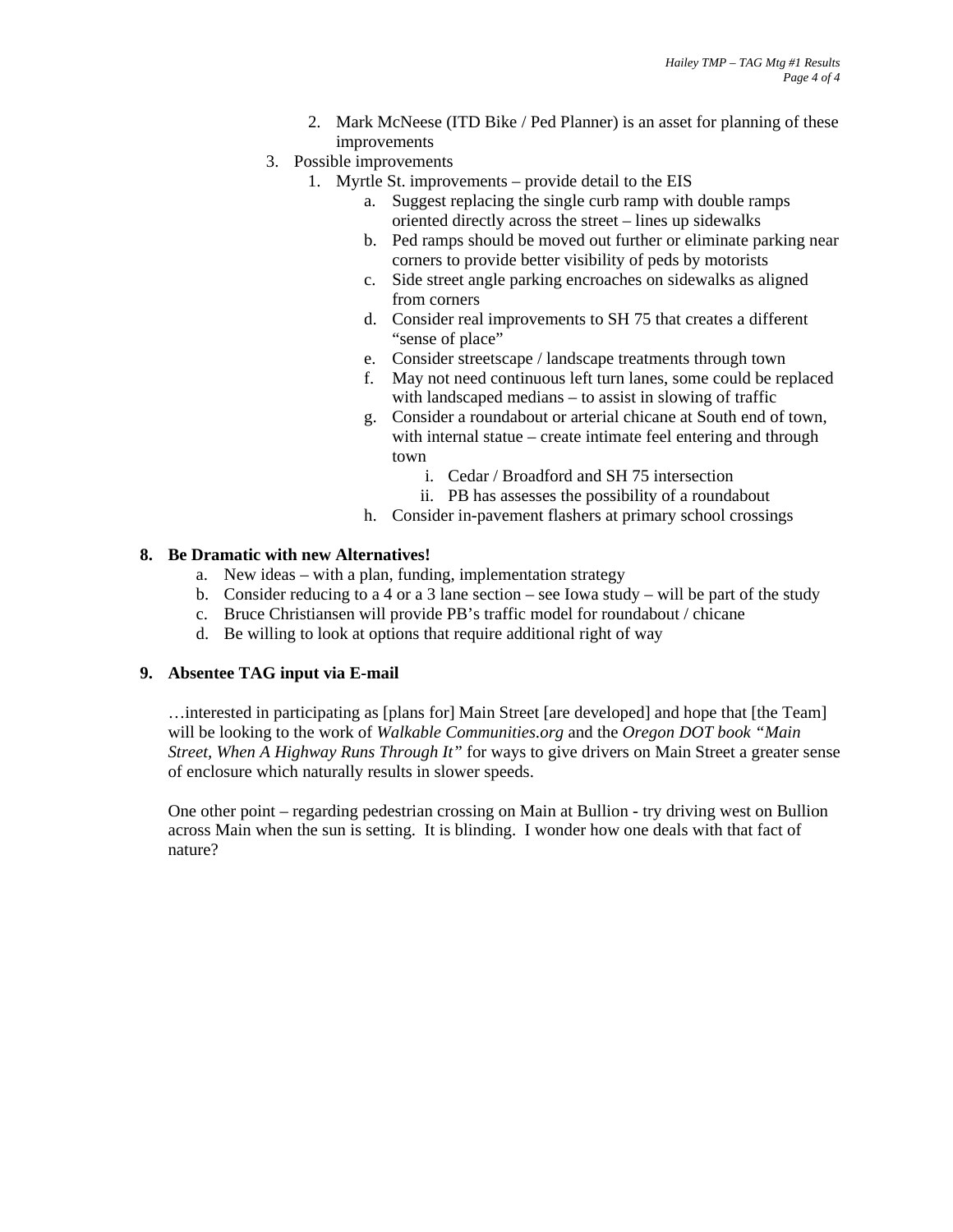

## **City of Hailey**  Transportation Master Plan **Transportation Advisory Group**

### **Meeting #2 Agenda**

#### **Tuesday, May 2, 2006 – 3:00 to 5:00 p.m. Hailey City Hall: City Council Chambers**

#### **3:00 p.m. I. Welcome and Opening Remarks**

- □ Tom Hellen, Hailey City Engineer
- Bob Humphrey, ITD / Lance Holmstrom, LHTAC
- Andy Mortensen, The Transpo Group Consultant Project Manager
- Mike Pepper, KMP Planning– Public Involvement
- Transportation Advisory Group (TAG) members
- $\Box$  Introductions of other attending City, Planning Team, Guests

#### **Purpose of the meeting:**

- *Review and confirm Traffic Growth Forecasts*
- *Present and discuss draft Highway 75/Main Street Options, Local Street and Pedestrian& Bicycle System Improvement Options*

#### **II. Project status / schedule**

- Work completed to date / Work underway
- Primary goal of the process: *To identify the multi-modal capital facility improvements, pavement management plan and supporting policies to meet the City of Hailey's transportation facility needs for the next 20 years*

#### **3:20 p.m. III. Traffic Forecasts**

Growth forecasts and projections

#### **3:40 p.m. IV. Possible System Improvements**

- Highway 75 / Main Street Options
- Local Street System Improvements
- □ Pedestrian and Bicycle Corridors

#### **4:45 p.m. V. Next Steps / adjourn by 5:00 p.m.**

- $\Box$  TAG Meeting #3 mid summer (tentative)
- □ Complete pavement conditions assessment
- $\Box$  Develop feasible multi-modal improvement alternatives
- $\Box$  Develop draft plan policy recommendations
- Define draft multi-modal transportation system improvement projects, including planning-level cost estimates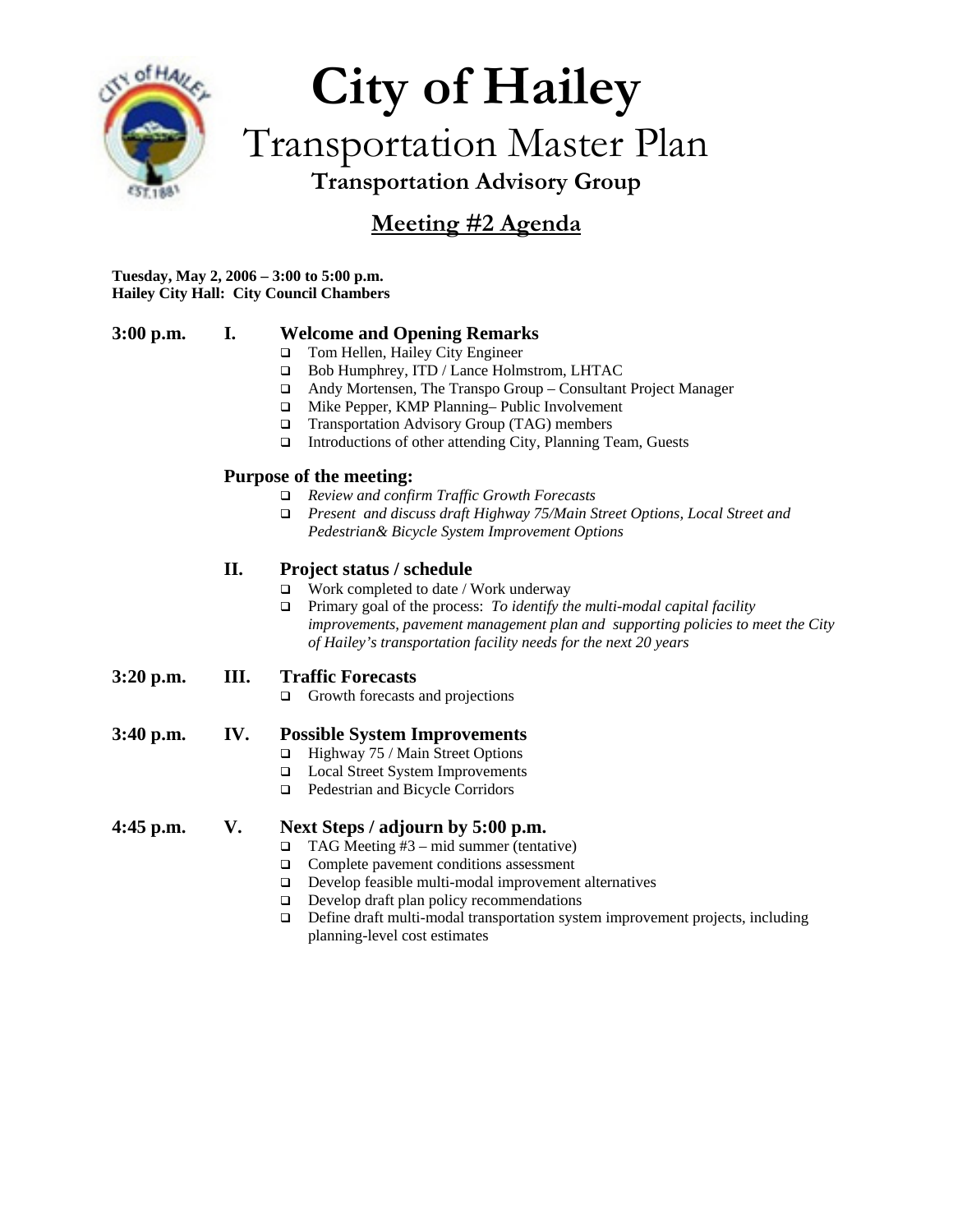

## **City of Hailey**  Transportation Master Plan **Transportation Advisory Group**

### **Meeting #3 Results**

**Wednesday, January 17, 2007 – 3:00 to 5:00 p.m. Hailey City Hall: City Council Chambers**

#### *(Refer to PPT handouts issued at the meeting to provide details of plan materials presented for agenda items below)*

#### **I. Welcome and Opening Remarks**

- □ Tom Hellen, Hailey City Engineer
- Chuck Carnohan, ITD
- Andy Mortensen, The Transpo Group Consultant Project Manager
- □ Brent Turley, The Transpo Group
- □ Mike Pepper, KMP Planning– Public Involvement
- Attendance: Transportation Advisory Group (TAG) members and other City Staff
	- o Becki Keefer
	- o Kathy Grotto, City of Hailey
	- o Jim Spinelli, City of Hailey
	- o Brian McNary
	- o Carl Helm, City of Hailey
	- o Stefanie Marvel
	- o Bruce Christensen ITD
	- o Ray Hyde, City of Hailey
	- o Allan Stowell, City of Hailey
	- o Heather Dawson, City of Hailey

#### **Purpose of the meeting:**

- $\Box$  Review and evaluation future traffic conditions & performance measures
- $\Box$  Review and discuss draft improvement alternatives & financial plan

#### **II. Project status / schedule**

- $\Box$  Work completed to date / Work underway / Schedule revisions
	- o Andy provided an overview of the status of the project, schedule, etc.
	- o Proposed next TAG Mtg (#4) to discuss financial plans tentative approx. 6 weeks from today – late Feb – date to be announced

#### **III.** Traffic Forecasts & Performance Measures (see table handout)

- □ Andy provided an overview of the existing traffic volumes and Level of Service for 2006 most of the downtown intersections are at LOS F during the pm peak hour
- $\Box$  Forecasts for 2026 illustrate all downtown intersections functioning at LOS F
- □ Comments from TAG none

#### **IV. Multi-modal System Improvements**

- Andy presented the improvement options, including comparisons, common issues, differences, and the consultant recommendations:
- □ Street System Improvement Options Overview (see map handout)
	- o Hwy 75; 5 lane, 4-5 lane, 3 lanes and One Way couplet with River St.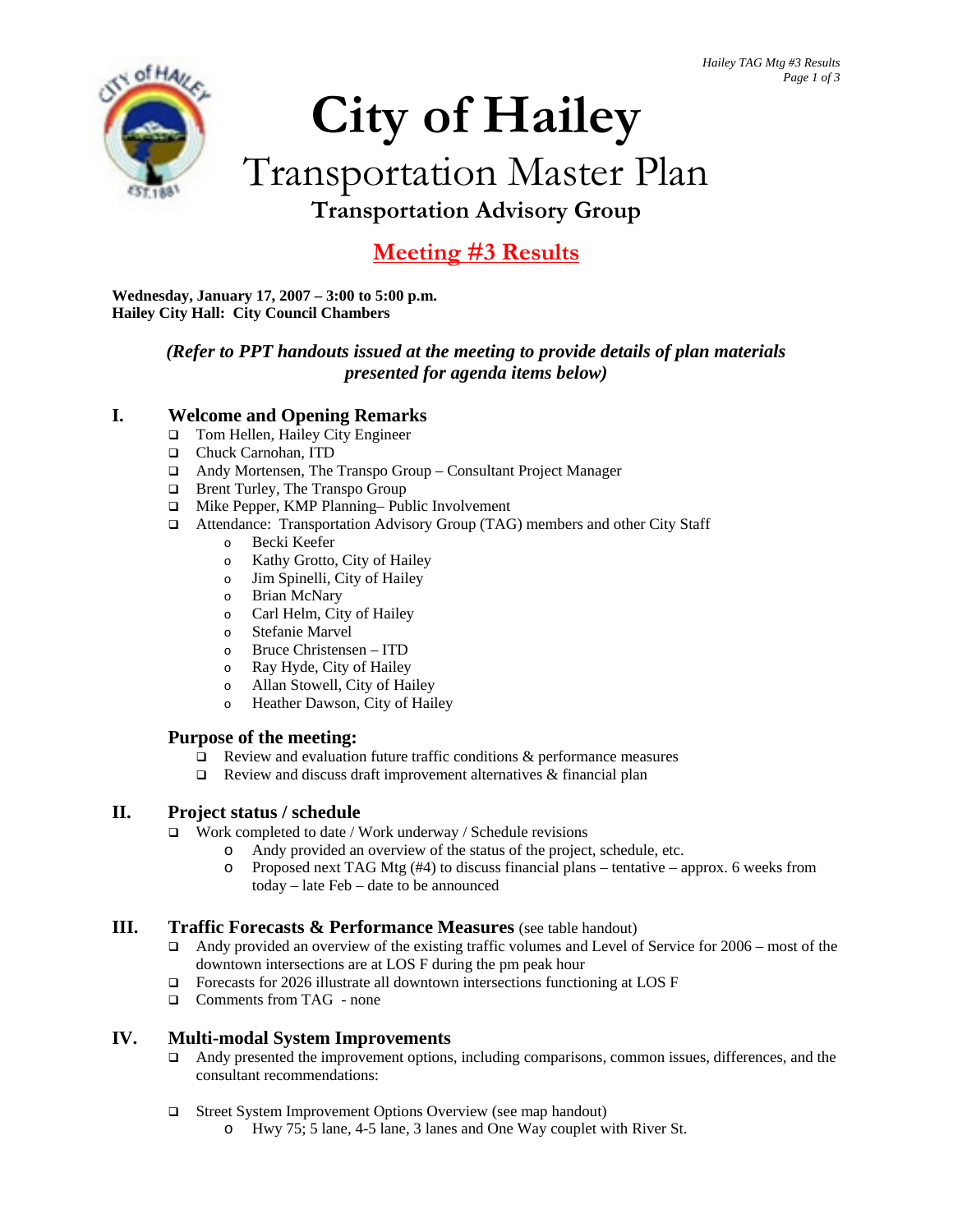- New right of way would be needed with the One Way couplet
- Consultant recommendation is for a 5 lane section on Main, with River St. upgrade as shown (local urban collector status) - includes pedestrian enhancements – this alternative assumes new signal at Elm and Myrtle Sts.
- o River Street roundabout on north end, with additional bike lanes and sidewalks intention of this option is to make River St. the "livable" Main St. for community use
	- Comments from TAG none at this time see TAG comments below in Financial Plan section
- o Collector Street Upgrades
	- Comments from TAG none at this time
- □ Bike and Pedestrian System Improvement Options (see map handouts)
	- o See TAG comments below in Financial Plan section
- □ Street Maintenance Needs (see map handout)
- Revised Street Functional Classification (see map handout)
- Discussion / TAG comments
	- o Q: Regarding the 3 lane section seems like the LOS would be worse than shown
		- A: Traffic "Ques" would be very long between signals

#### **V. Draft Transportation Financial Plan**

- □ 20-Year Project List (see table handout)
	- o *Consultant Task: Need to add to table "what is the benefit from the improvement" will add by next meeting. – include "retain/improve the quality of life"*
	- o Street Improvements bike lanes, parking, sidewalks, curb/gutter/sidewalk
		- TAG comments / Q/A
			- Q: Why roundabout at Bullion rather than Croy?
				- o *Consultant Task: Consider another roundabout at 5th and Croy or 3rd and Elm or 3rd and Croy – to slow traffic and deter truck cut through traffic from SH 75*
			- Q: What will happen to the additional space saved from using parallel parking on River St.?
				- o A: Additional width would be added to sidewalks
				- Desire 10 ft. min sidewalk width
					- o Is possible within existing ROW
			- Q: Can "back in" parking be used in other areas where "straight-in" parking is done
				- o A: Yes
			- Q: What about enforcement for the new "head-in"?
				- o A: Will likely take some time to adjust
				- o *Consultant Task: Provide visual / graphic examples at next meeting*
				- o Suggest a "test" area at Bullion and Main
				- Back in parking is safer for peds getting out of vehicles
			- Be mindful of use of medians due to conflict with snow removal
				- o Medians would be short sections primarily not at intersections primarily at selected mid-block locations that do not negatively affect business access
		- "Swale" areas, if used, should not eliminate parking along residences designed to provide drainage areas
			- City to construct, Maintained by residents
			- How to standardize resident improvements to the swale?
		- Swale would likely also be used for snow storage, which may decrease the elaborate swale landscaping
		- May also require "edge" treatments for vehicle damages to new curb to access driveways or parking area
		- Be mindful of impacts of traffic calming devices on emergency services; fire trucks, etc. – they need to be compatible